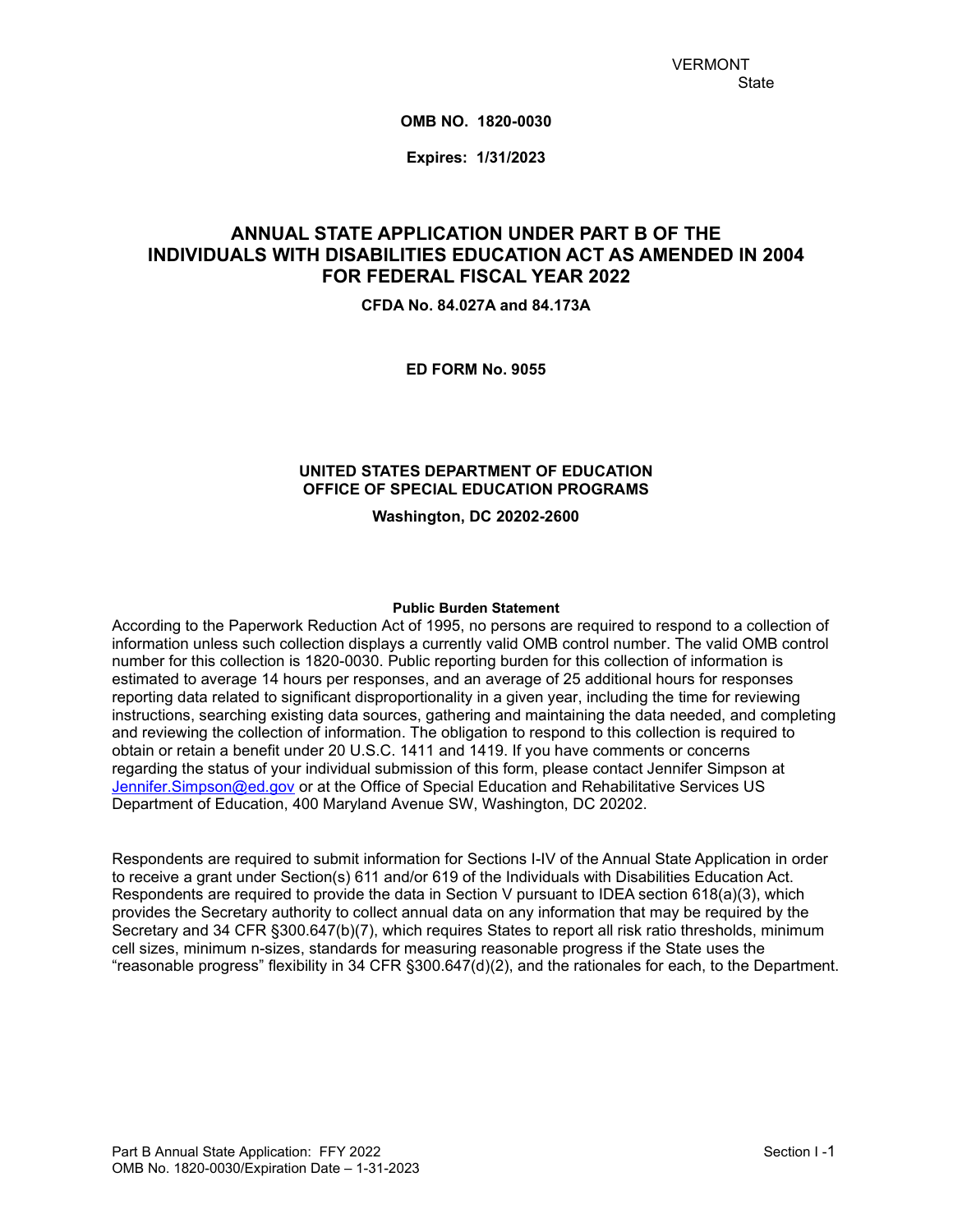# **Section I**

## **A. Submission Statement for Part B of IDEA**

Please select 1 or 2 below. Check 3 if appropriate.

- $X = 1$ . The State provides assurances that it has in effect policies and procedures to meet all eligibility requirements of Part B of the Act as found in PL 108-446, the Individuals with Disabilities Education Act and applicable regulations (IDEA). The State is able to meet all assurances found in Section II.A of this Application.
- 2. The State cannot provide assurances for all eligibility requirements of Part B of the Act as found in PL 108-446. The State has determined that it is unable to make the assurances that are checked as 'No' in Section II.A. However, the State assures that throughout the period of this grant award the State will operate consistent with all requirements of IDEA in PL 108-446 and applicable regulations. The State will make such changes to existing policies and procedures as are necessary to bring those policies and procedures into compliance with the requirements of the IDEA, as amended, as soon as possible, and not later than June 30, 2023. The State has included the date by which it expects to complete necessary changes associated with assurances marked 'No'. (Refer to Assurances found in Section II.A.)

#### Optional:

\_\_\_\_\_ 3. The State is submitting modifications to State policies and procedures previously submitted to the Department. These modifications are: (1) deemed necessary by the State, for example when the State revises applicable State law or regulations; (2) required by the Secretary because there is a new interpretation of the Act or regulations by a Federal court or the State's highest court; and/or (3) because of an official finding of noncompliance with Federal law or regulations.

### **B. Conditional Approval for Current Grant Year**

#### **If the State received conditional approval for the current grant year, check the appropriate statement(s) below:**

#### **1. Conditional Approval Related to Assurances in Section II.A:**

- a. Section II.A provides documentation of completion of all issues identified in the FFY 2021 conditional approval letter.
- b. As noted in Section II.A, the State has not completed all issues identified in the FFY 2021 conditional approval letter.

### 2. **Conditional Approval Related to Other Issues:**

- \_\_\_\_\_ a. The State previously submitted documentation of completion of all issues identified in the FFY 2021 conditional approval letter.
- \_\_\_\_\_ b. The State is attaching documentation of completion of all issues identified in the FFY 2021 conditional approval letter. *(Attach documentation showing completion of all issues.)*
- \_\_\_\_\_ c. The State has not completed all issues identified in the FFY 2021 conditional approval letter. *(Attach documentation showing completion of any issues and a list of items not yet completed.)*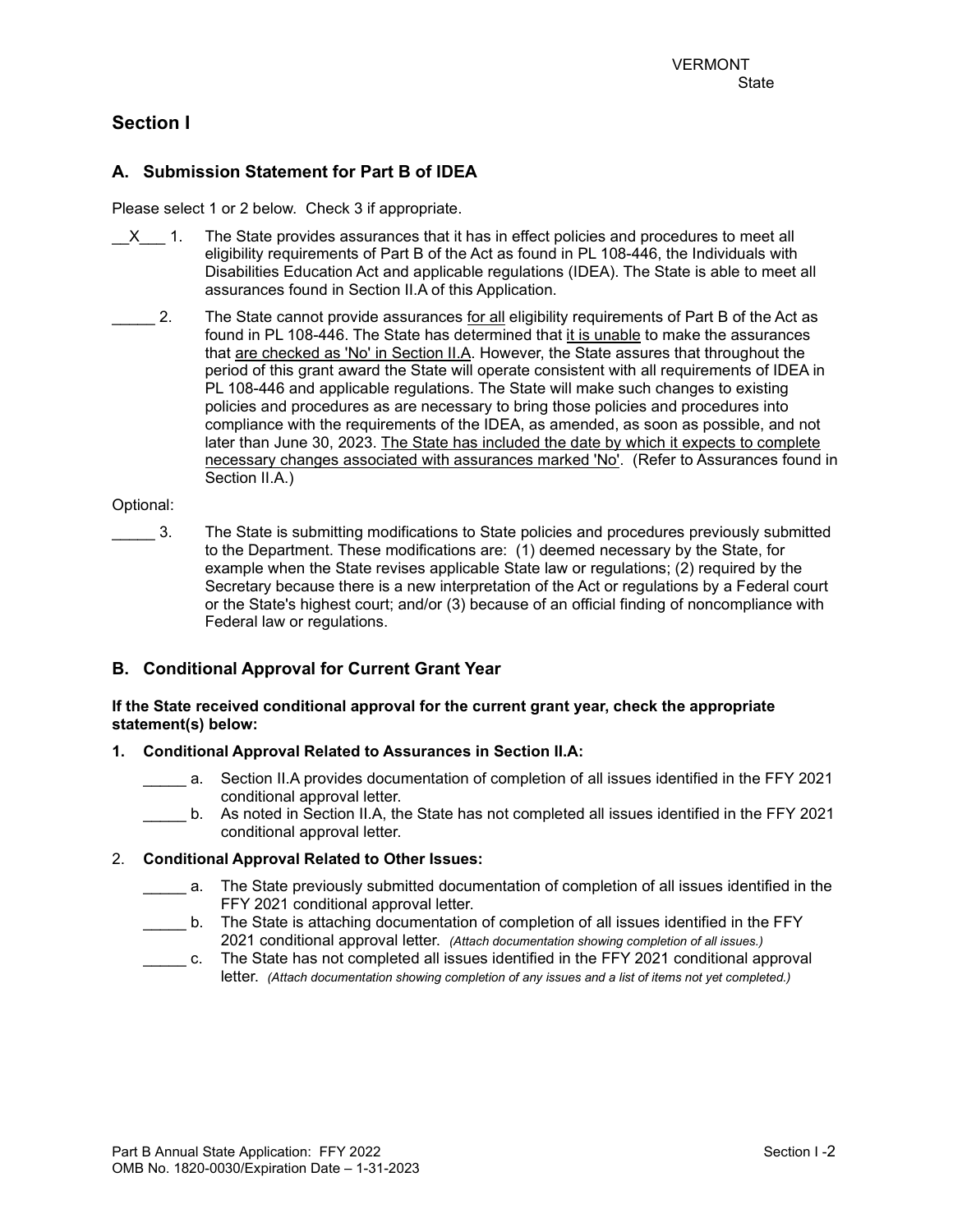# **Section II**

## **A. Assurances Related to Policies and Procedures**

The State makes the following assurances that it has policies and procedures in place as required by Part B of the Individuals with Disabilities Education Act. (20 U.S.C. 1411-1419; 34 CFR §§300.100-300.174)

| <b>Yes</b>               | No                                                                                                                                                                                      | <b>Assurances Related to Policies and Procedures</b>                                                                                                                                                                                                                                                                                                                                                                                                                                                                                                                                                                 |
|--------------------------|-----------------------------------------------------------------------------------------------------------------------------------------------------------------------------------------|----------------------------------------------------------------------------------------------------------------------------------------------------------------------------------------------------------------------------------------------------------------------------------------------------------------------------------------------------------------------------------------------------------------------------------------------------------------------------------------------------------------------------------------------------------------------------------------------------------------------|
| (Assurance is<br>given.) | (Assurance<br>cannot be<br>given. Provide<br>date on which<br>State will<br>complete<br>changes in<br>order to<br>provide<br>assurance.)<br>Check and<br>enter date(s)<br>as applicable |                                                                                                                                                                                                                                                                                                                                                                                                                                                                                                                                                                                                                      |
| X                        |                                                                                                                                                                                         | 1.<br>A free appropriate public education is available to all children with<br>disabilities residing in the State between the ages of 3 and 21, inclusive,<br>including children with disabilities who have been suspended or<br>expelled, in accordance with 20 U.S.C. 1412(a)(1);<br>34 CFR §§300.101-300.108.                                                                                                                                                                                                                                                                                                     |
| X                        |                                                                                                                                                                                         | 2.<br>The State has established a goal of providing a full educational<br>opportunity to all children with disabilities and a detailed timetable for<br>accomplishing that goal. (20 U.S.C. 1412(a)(2);<br>34 CFR §§300.109-300.110)                                                                                                                                                                                                                                                                                                                                                                                 |
| X                        |                                                                                                                                                                                         | 3.<br>All children with disabilities residing in the State, including children with<br>disabilities who are homeless or are wards of the State and children<br>with disabilities attending private schools, regardless of the severity of<br>their disabilities, and who are in need of special education and related<br>services, are identified, located, and evaluated and a practical method<br>is developed and implemented to determine which children with<br>disabilities are currently receiving needed special education and related<br>services in accordance with 20 U.S.C. 1412(a)(3); 34 CFR §300.111. |
| X                        |                                                                                                                                                                                         | 4.<br>An individualized education program, or an individualized family service<br>plan that meets the requirements of section 636(d), is developed,<br>reviewed, and revised for each child with a disability in accordance with<br>34 CFR §§300.320 through 300.324, except as provided in<br>§§300.300(b)(3) and 300.300(b)(4). (20 U.S.C. 1412(a)(4);<br>34 CFR §300.112)                                                                                                                                                                                                                                         |
| X                        |                                                                                                                                                                                         | 5.<br>To the maximum extent appropriate, children with disabilities, including<br>children in public or private institutions or other care facilities, are<br>educated with children who are not disabled, and special classes,<br>separate schooling, or other removal of children with disabilities from<br>the regular educational environment occurs only when the nature or<br>severity of the disability of a child is such that education in regular<br>classes with the use of supplementary aids and services cannot be                                                                                     |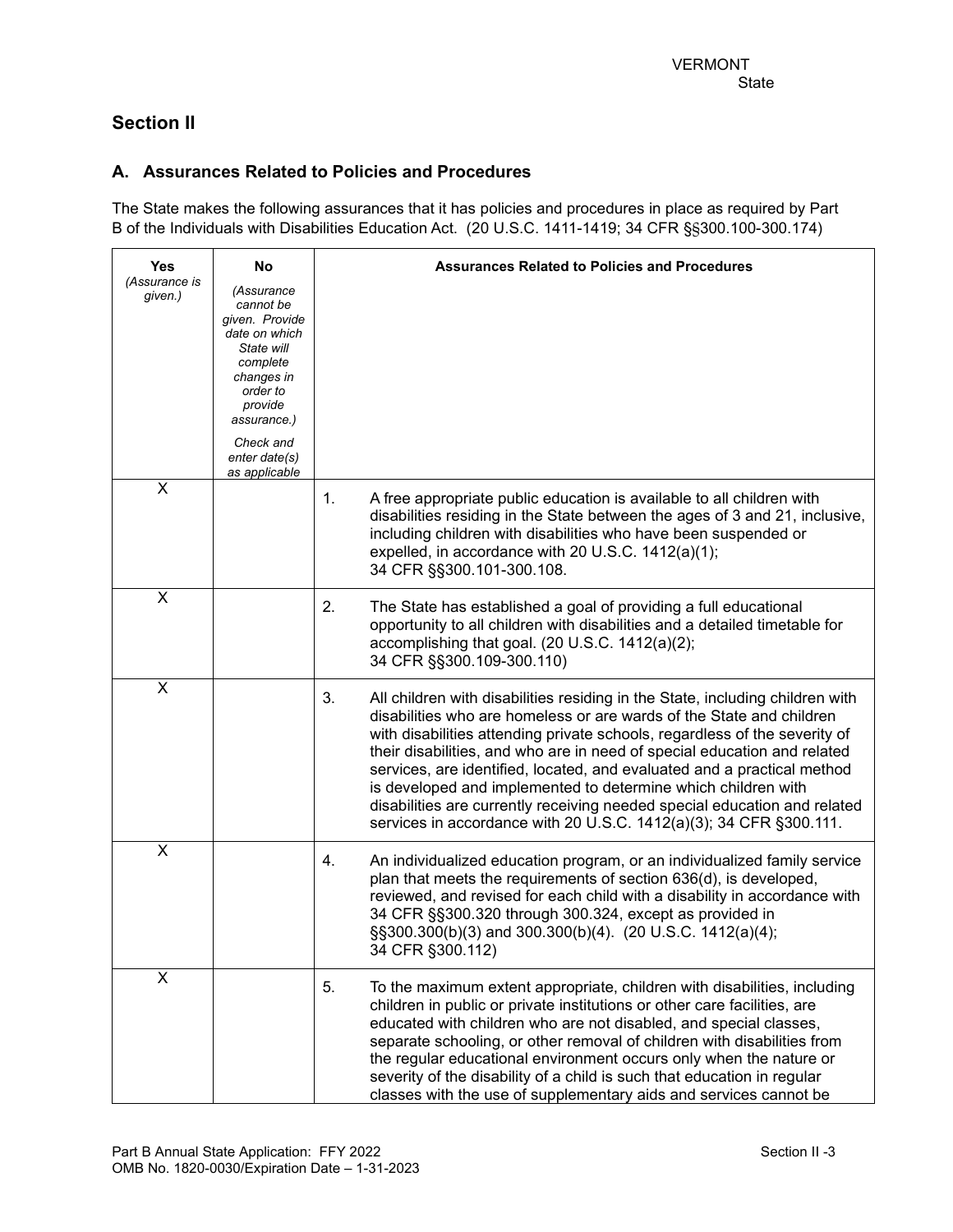|              |     | achieved satisfactorily in accordance with 20 U.S.C. 1412(a)(5)(A)-(B);<br>34 CFR §§300.114-300.120.                                                                                                                                                                                                                                                                                                                                                                                                                                                                                                                                                                                                                                                                                                                                                                                                                     |
|--------------|-----|--------------------------------------------------------------------------------------------------------------------------------------------------------------------------------------------------------------------------------------------------------------------------------------------------------------------------------------------------------------------------------------------------------------------------------------------------------------------------------------------------------------------------------------------------------------------------------------------------------------------------------------------------------------------------------------------------------------------------------------------------------------------------------------------------------------------------------------------------------------------------------------------------------------------------|
| $\mathsf{X}$ | 6.  | Children with disabilities and their parents are afforded the procedural<br>safeguards required by 34 CFR §§300.500 through 300.536 and in<br>accordance with 20 U.S.C. 1412(a)(6); 34 CFR §300.121.                                                                                                                                                                                                                                                                                                                                                                                                                                                                                                                                                                                                                                                                                                                     |
| X            | 7.  | Children with disabilities are evaluated in accordance with<br>34 CFR §§300.300 through 300.311. (20 U.S.C. 1412(a)(7);<br>34 CFR §300.122)                                                                                                                                                                                                                                                                                                                                                                                                                                                                                                                                                                                                                                                                                                                                                                              |
| X            | 8.  | Agencies in the State comply with 34 CFR §§300.610 through 300.626<br>(relating to the confidentiality of records and information).<br>(20 U.S.C. 1412(a)(8); 34 CFR §300.123)                                                                                                                                                                                                                                                                                                                                                                                                                                                                                                                                                                                                                                                                                                                                           |
| X            | 9.  | Children participating in early intervention programs assisted under Part<br>C, and who will participate in preschool programs assisted under this<br>part, experience a smooth and effective transition to those preschool<br>programs in a manner consistent with section $637(a)(9)$ . By the third<br>birthday of such a child, an individualized education program or, if<br>consistent with 34 CFR §300.323(b) and section 636(d), an<br>individualized family service plan, has been developed and is being<br>implemented for the child. The local educational agency will participate<br>in transition planning conferences arranged by the designated lead<br>agency under section 635(a)(10). (20 U.S.C. 1412(a)(9);<br>34 CFR §300.124)                                                                                                                                                                      |
| X            |     | 10.<br>Agencies in the State, and the SEA if applicable, comply with the<br>requirements of 34 CFR §§300.130 through 300.148 (relating to<br>responsibilities for children in private schools), including that to the<br>extent consistent with the number and location of children with<br>disabilities in the State who are enrolled by their parents in private<br>elementary schools and secondary schools in the school district served<br>by a local educational agency, provision is made for the participation of<br>those children in the program assisted or carried out under this part by<br>providing for such children special education and related services in<br>accordance with the requirements found in 34 CFR §§300.130 through<br>300.148 unless the Secretary has arranged for services to those<br>children under subsection (f) [By pass]. (20 U.S.C. 1412(a)(10);<br>34 CFR §§300.129-300.148) |
| X            | 11. | The State educational agency is responsible for ensuring that the<br>requirements of Part B are met including the requirements of<br>34 CFR §§300.113, 300.149, 300.150 through 300.153, and 300.175<br>and 300.176 and that the State monitors and enforces the requirements<br>of Part B in accordance with 34 CFR §§300.600-300.602 and 300.606-<br>300.608. (20 U.S.C. 1412(a)(11); 34 CFR §300.149)                                                                                                                                                                                                                                                                                                                                                                                                                                                                                                                 |
| X            |     | 12.<br>The Chief Executive Officer of a State or designee of the officer shall<br>ensure that an interagency agreement or other mechanism for<br>interagency coordination is in effect between each public agency<br>described in subparagraph (b) of 34 CFR §300.154 and the State<br>educational agency, in order to ensure that all services described in<br>paragraph (b)(1)(i) that are needed to ensure a free appropriate public<br>education are provided, including the provision of such services during                                                                                                                                                                                                                                                                                                                                                                                                       |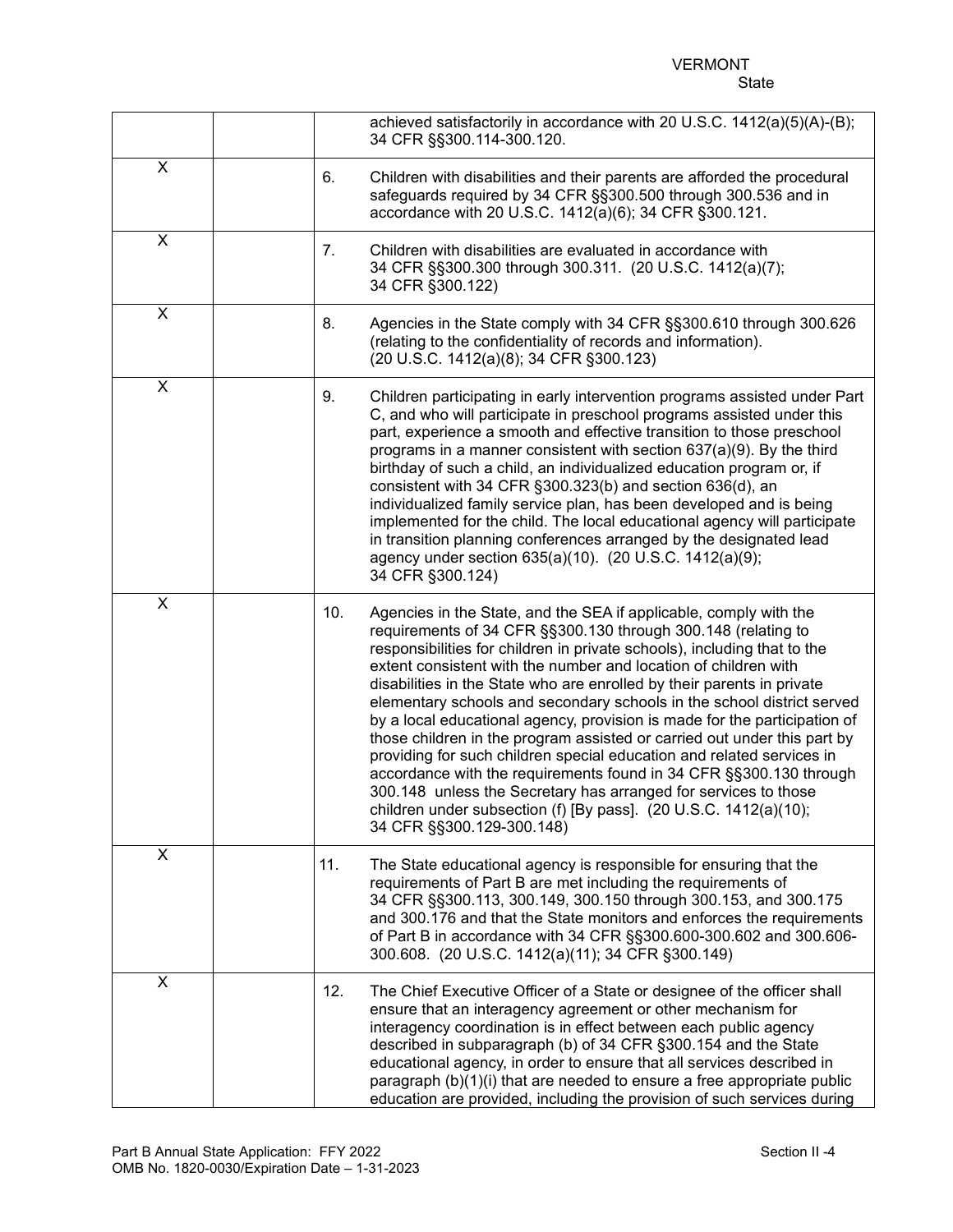|                         |     | the pendency of any dispute under §300.154(a)(3). Such agreement or<br>mechanism shall meet the requirements found in<br>20 U.S.C. 1412(a)(12)(A)-(C); 34 CFR §300.154.                                                                                                                                                                                                                                                                                                                      |
|-------------------------|-----|----------------------------------------------------------------------------------------------------------------------------------------------------------------------------------------------------------------------------------------------------------------------------------------------------------------------------------------------------------------------------------------------------------------------------------------------------------------------------------------------|
| $\mathsf{X}$            | 13. | The State educational agency will not make a final determination that a<br>local educational agency is not eligible for assistance under this part<br>without first affording that agency reasonable notice and an opportunity<br>for a hearing. (20 U.S.C. 1412(a)(13); 34 CFR §300.155)                                                                                                                                                                                                    |
| X                       | 14. | The State educational agency has established and maintains<br>qualifications to ensure that personnel necessary to carry out this part<br>are appropriately and adequately prepared and trained, including that<br>those personnel have the content knowledge and skills to serve children<br>with disabilities as noted in 20 U.S.C. $1412(a)(14)(A)$ -(E), as amended<br>by the Every Student Succeeds Act; 34 CFR §300.156.                                                               |
| X                       | 15. | The State has established goals for the performance of children with<br>disabilities in the State that meet the requirements found in<br>20 U.S.C. 1412(a)(15)(A)-(C), as amended by the Every Student<br>Succeeds Act; 34 CFR §300.157.                                                                                                                                                                                                                                                     |
| $\pmb{\times}$          | 16. | All children with disabilities are included in all general State and<br>districtwide assessment programs, including assessments described<br>under section 1111 of the Elementary and Secondary Education Act of<br>1965, with appropriate accommodations and alternate assessments<br>where necessary and as indicated in their respective individualized<br>education programs as noted in 20 U.S.C. 1412(a)(16)(A)-(E); as<br>amended by the Every Student Succeeds Act; 34 CFR §300.160. |
| X                       | 17. | Funds paid to a State under this part will be expended in accordance<br>with all the provisions of Part B including 20 U.S.C. 1412(a)(17)(A)-(C);<br>34 CFR §300.162.                                                                                                                                                                                                                                                                                                                        |
| $\pmb{\times}$          | 18. | The State will not reduce the amount of State financial support for<br>special education and related services for children with disabilities, or<br>otherwise made available because of the excess costs of educating<br>those children, below the amount of that support for the preceding fiscal<br>year, unless a waiver is granted, in accordance with<br>20 U.S.C. 1412(a)(18)(A)-(D); 34 CFR §§300.163 through 300.164.                                                                |
| $\overline{\mathsf{x}}$ | 19. | Prior to the adoption of any policies and procedures needed to comply<br>with this section (including any amendments to such policies and<br>procedures), the State ensures that there are public hearings, adequate<br>notice of the hearings, and an opportunity for comment available to the<br>general public, including individuals with disabilities and parents of<br>children with disabilities. (20 U.S.C. 1412(a)(19); 34 CFR §300.165)                                            |
| X                       | 20. | In complying with 34 CFR §§300.162 and 300.163, a State may not use<br>funds paid to it under this part to satisfy State-law mandated funding<br>obligations to local educational agencies, including funding based on<br>student attendance or enrollment, or inflation. (20 U.S.C. 1412(a)(20);<br>34 CFR §300.166)                                                                                                                                                                        |
| X                       | 21. | The State has established and maintains an advisory panel for the<br>purpose of providing policy guidance with respect to special education                                                                                                                                                                                                                                                                                                                                                  |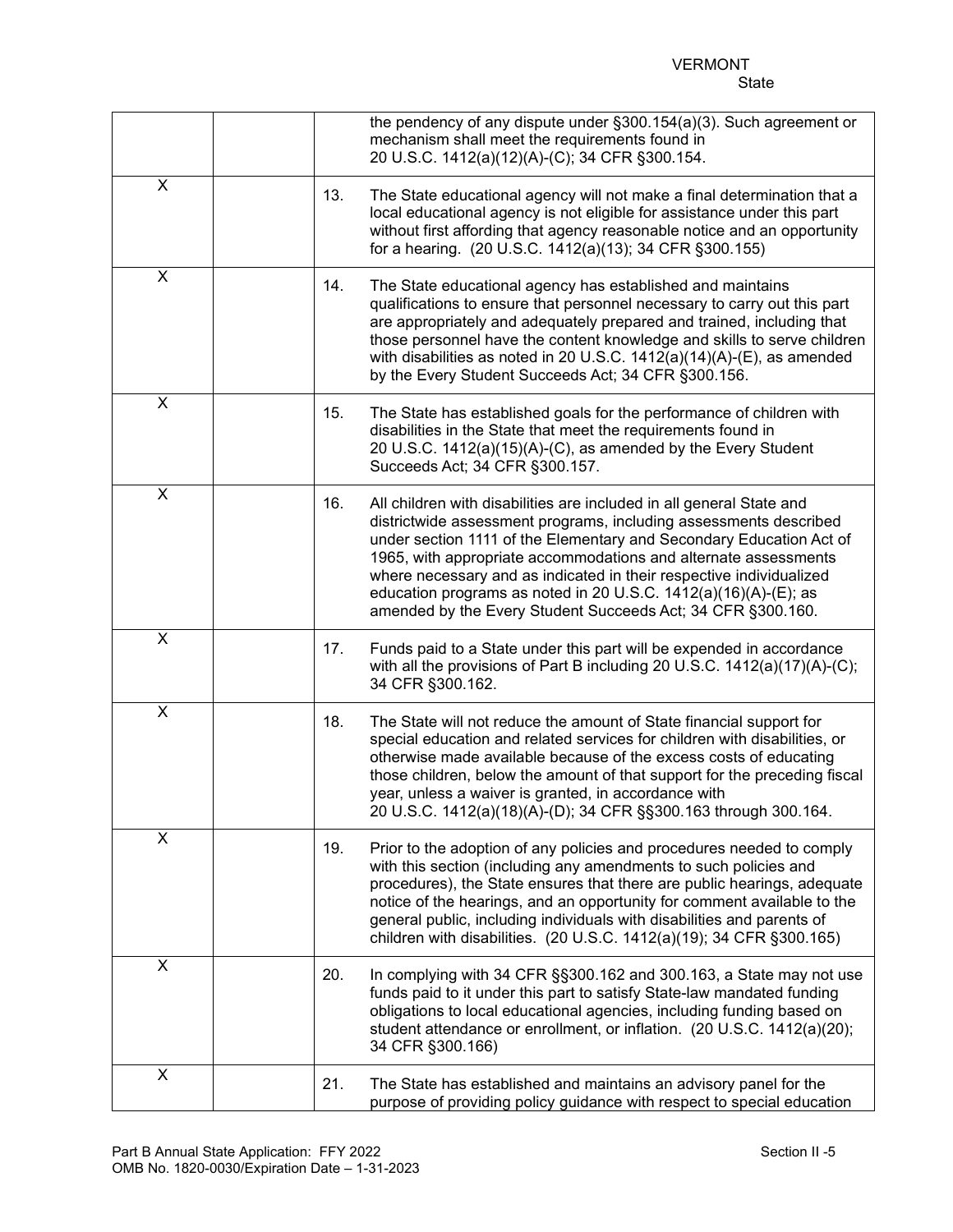#### VERMONT State

|   | and related services for children with disabilities in the State as found in<br>20 U.S.C. 1412(a)(21)(A)-(D); 34 CFR §§300.167-300.169.                                                                                                                                                                                                                                                                                                                   |
|---|-----------------------------------------------------------------------------------------------------------------------------------------------------------------------------------------------------------------------------------------------------------------------------------------------------------------------------------------------------------------------------------------------------------------------------------------------------------|
| X | 22.<br>The State educational agency examines data, including data<br>disaggregated by race and ethnicity, to determine if significant<br>discrepancies are occurring in the rate of long-term suspensions and<br>expulsions of children with disabilities in accordance with<br>20 U.S.C. 1412(a)(22)(A)-(B); 34 CFR §300.170.                                                                                                                            |
| X | 23a.<br>The State adopts the National Instructional Materials Accessibility<br>Standard for the purposes of providing instructional materials to blind<br>persons or other persons with print disabilities, in a timely manner after<br>the publication of the National Instructional Materials Accessibility<br>Standard in the Federal Register in accordance with<br>20 U.S.C. 1412(a)(23)(A) and (D); 34 CFR §300.172.                                |
|   | (Note: Check either "23b.1" or "23b.2" whichever applies.<br>23b.                                                                                                                                                                                                                                                                                                                                                                                         |
| X | 23b.1 The State educational agency coordinates with the National<br>Instructional Materials Access Center and not later than 12/03/06 the<br>SEA as part of any print instructional materials adoption process,<br>procurement contract, or other practice or instrument used for purchase<br>of print instructional materials enters into a written contract with the<br>publisher of the print instructional materials to:                              |
|   | require the publisher to prepare and, on or before delivery of the<br>print instructional materials, provide to the National Instructional<br>Materials Access Center, electronic files containing the contents of<br>the print instructional materials using the National Instructional<br>Materials Accessibility Standard; or                                                                                                                          |
|   | purchase instructional materials from the publisher that are<br>produced in, or may be rendered in, specialized formats.<br>(20 U.S.C. 1412(a)(23)(C); 34 CFR §300.172)                                                                                                                                                                                                                                                                                   |
|   | 23b.2 The State educational agency has chosen not to coordinate with the<br>National Instructional Materials Access Center but assures that it will<br>provide instructional materials to blind persons or other persons with<br>print disabilities in a timely manner. (20 U.S.C. 1412(a)(23)(B);<br>34 CFR §300.172)                                                                                                                                    |
| X | 24.<br>The State has in effect, consistent with the purposes of the IDEA and<br>with section 618(d) of the Act, policies and procedures designed to<br>prevent the inappropriate overidentification or disproportionate<br>representation by race and ethnicity of children as children with<br>disabilities, including children with disabilities with a particular<br>impairment described in 34 CFR §300.8. (20 U.S.C 1412(a)(24);<br>34 CFR §300.173) |
| X | 25.<br>The State educational agency shall prohibit State and local educational<br>agency personnel from requiring a child to obtain a prescription for a<br>substance covered by the Controlled Substances Act (21 U.S.C. 812(c))<br>as a condition of attending school, receiving an evaluation under<br>34 CFR §§300.300 through 300.311, or receiving services under the<br>IDEA as described in 20 U.S.C. 1412(a)(25)(A)-(B); 34 CFR §300.174.        |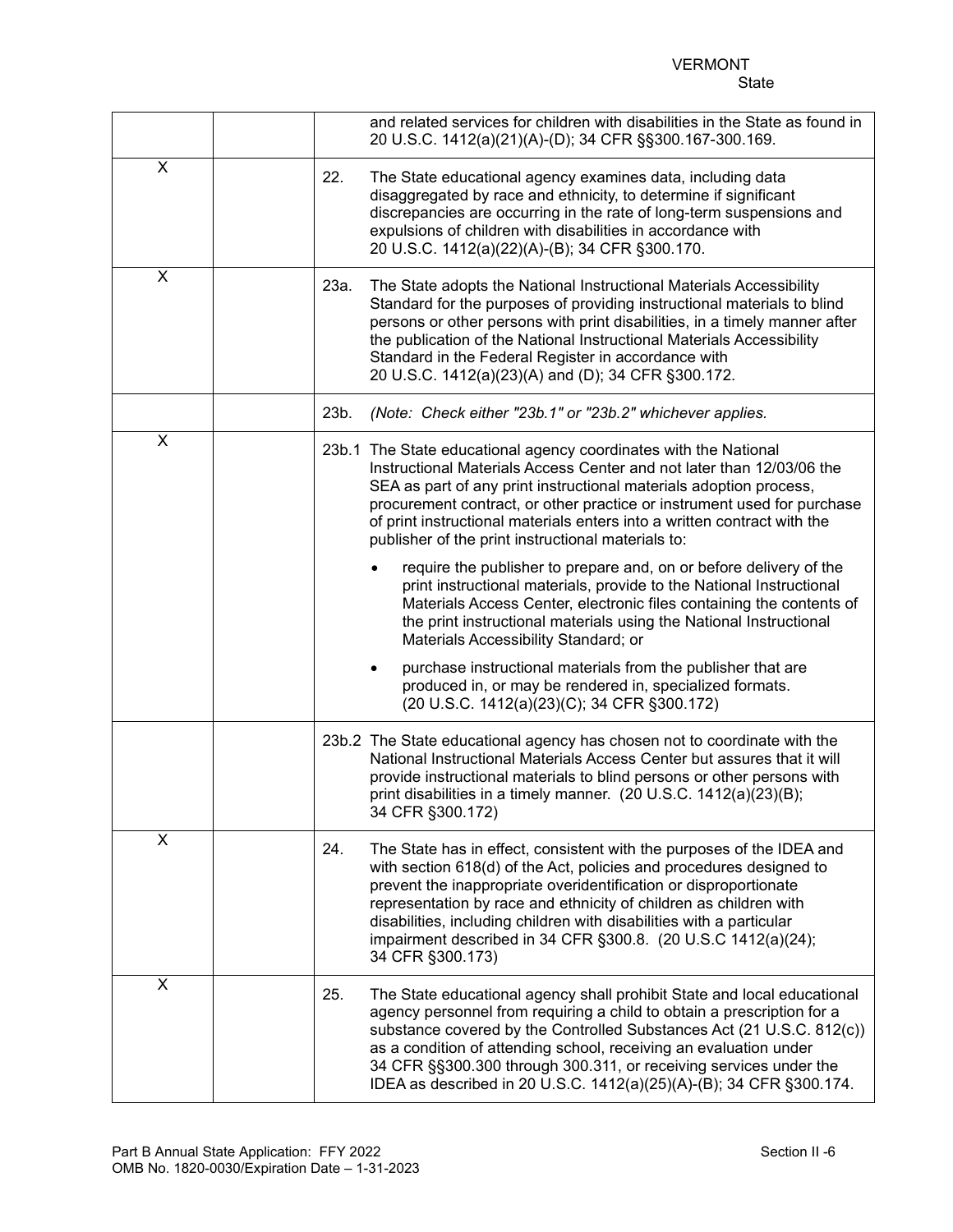## **B. Other Assurances**

The State also makes the following assurances:

| <b>Yes</b> | <b>Other Assurances</b>                                                                                                                                                                                                                                                                                                                                                                                                                                                                                                                                                   |
|------------|---------------------------------------------------------------------------------------------------------------------------------------------------------------------------------------------------------------------------------------------------------------------------------------------------------------------------------------------------------------------------------------------------------------------------------------------------------------------------------------------------------------------------------------------------------------------------|
| $\sf X$    | The State shall distribute any funds the State does not reserve under 20 U.S.C. 1411(e) to<br>1.<br>local educational agencies (including public charter schools that operate as local educational<br>agencies) in the State that have established their eligibility under section 613 for use in<br>accordance with this part as provided for in 20 U.S.C. 1411(f)(1)-(3); 34 CFR § 300.705.                                                                                                                                                                             |
| $\times$   | The State shall provide data to the Secretary on any information that may be required by the<br>2.<br>Secretary. (20 U.S.C. 1418(a)(3); 34 CFR §§300.640-300.645.)                                                                                                                                                                                                                                                                                                                                                                                                        |
| X          | The State, local educational agencies, and educational service agencies shall use fiscal<br>3.<br>control and fund accounting procedures that insure proper disbursement of and accounting for<br>Federal funds. (34 CFR §76.702)                                                                                                                                                                                                                                                                                                                                         |
| X          | As applicable, the assurance in OMB Standard Form 424B (Assurances for Non-Construction<br>4.<br>Programs), relating to legal authority to apply for assistance; access to records; conflict of<br>interest; merit systems; nondiscrimination; Hatch Act provisions; labor standards; flood<br>insurance; environmental standards; wild and scenic river systems; historic preservation;<br>protection of human subjects; animal welfare; lead-based paint; Single Audit Act; and general<br>agreement to comply with all Federal laws, executive orders and regulations. |

### **C. Certifications**

The State is providing the following certifications:

| <b>Yes</b>                | <b>Certifications</b>                                                                                                                                                                                                                                                                                                                                                                                                                                                                                                                                                                                                                                                                                                                                               |  |  |
|---------------------------|---------------------------------------------------------------------------------------------------------------------------------------------------------------------------------------------------------------------------------------------------------------------------------------------------------------------------------------------------------------------------------------------------------------------------------------------------------------------------------------------------------------------------------------------------------------------------------------------------------------------------------------------------------------------------------------------------------------------------------------------------------------------|--|--|
| $\boldsymbol{\mathsf{X}}$ | The State certifies that ED Form 80-0013, Certification Regarding Lobbying, is on file with the<br>1.<br>Secretary of Education.                                                                                                                                                                                                                                                                                                                                                                                                                                                                                                                                                                                                                                    |  |  |
|                           | With respect to the Certification Regarding Lobbying, the State recertifies that no Federal<br>appropriated funds have been paid or will be paid to any person for influencing or attempting<br>to influence an officer or employee of any agency, a Member of Congress, an officer or<br>employee of Congress, or an employee of a Member of Congress in connection with the<br>making or renewal of Federal grants under this program; that the State shall complete and<br>submit Standard Form-LLL, "Disclosure Form to Report Lobbying," when required (34 CFR<br>Part 82, Appendix B); and that the State Agency shall require the full certification, as set forth<br>in 34 CFR Part 82, Appendix A, in the award documents for all sub awards at all tiers. |  |  |
| $\mathsf{x}$              | The State certifies that certification in the Education Department General Administrative<br>2.<br>Regulations (EDGAR) at 34 CFR §76.104 relating to State eligibility, authority and approval to<br>submit and carry out the provisions of its State application, and consistency of that application<br>with State law are in place within the State.                                                                                                                                                                                                                                                                                                                                                                                                             |  |  |
| $\mathsf{x}$              | The State certifies that the arrangements to establish responsibility for services pursuant to<br>3.<br>20 U.S.C. 1412(a)(12)(A)-(C); 34 CFR §300.154 (or 20 U.S.C. 1412(a)(12)(A));<br>34 CFR §300.154(a) are current. This certification must be received prior to the expenditure<br>of any funds reserved by the State under 20 U.S.C. 1411(e)(1); 34 CFR §300.171.                                                                                                                                                                                                                                                                                                                                                                                             |  |  |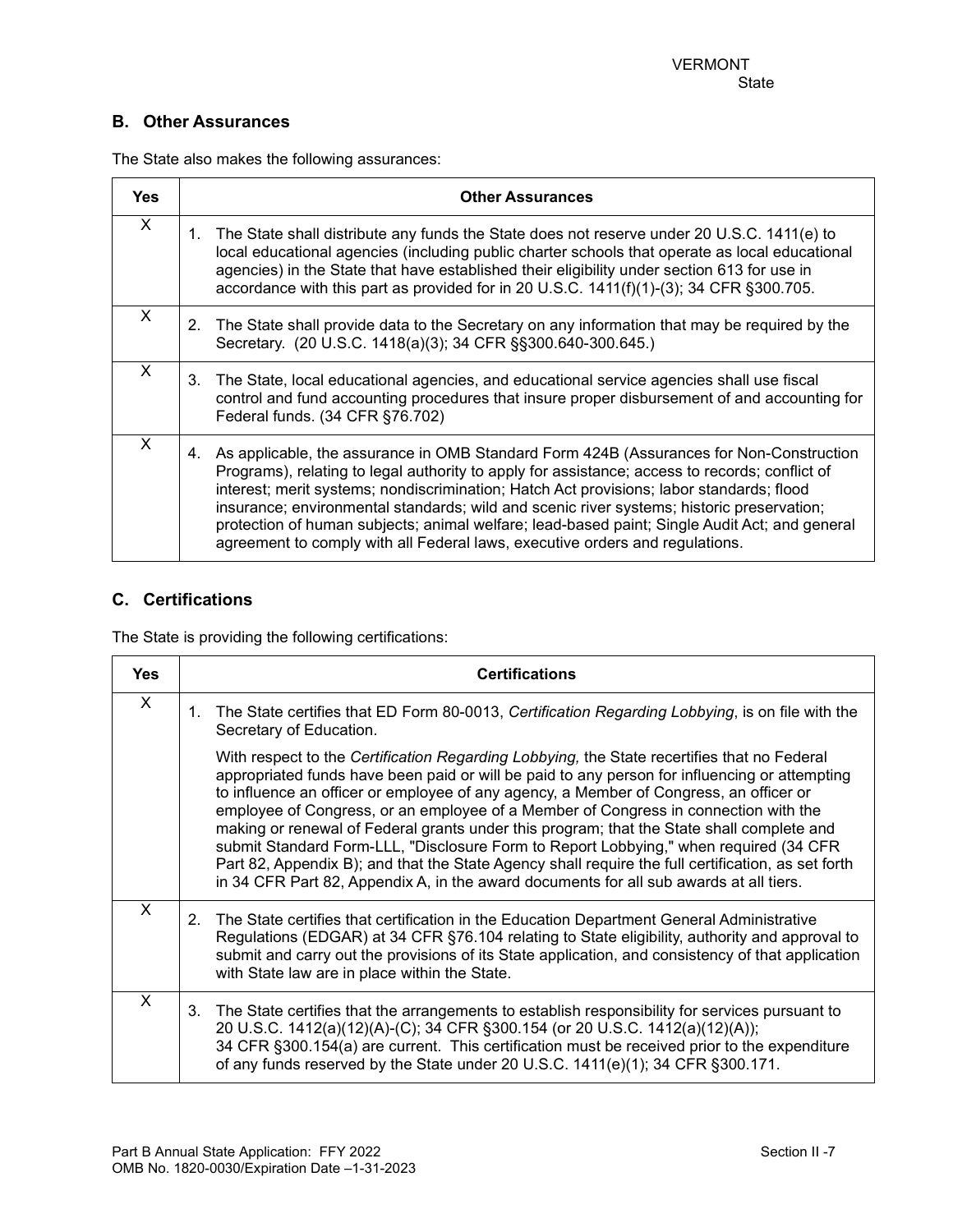### **D. Statement**

I certify that the State of THE STATE VERMONT THE SECONDUCT CAN CAN MEET ASSURANCES checked as 'yes' in Section II.A and II.B and the certifications required in Section II.C of this application. These provisions meet the requirements of the Part B of the Individuals with Disabilities Education Act as found in PL 108-446. The State will operate its Part B program in accordance with all of the required assurances and certifications.

If any assurances have been checked 'no', I certify that the State will operate throughout the period of this grant award consistent with the requirements of the IDEA ,as found in PL 108-446 and any applicable regulations, and will make such changes to existing policies and procedures as are necessary to bring those policies and procedures into compliance with the requirements of the IDEA, as amended, as soon as possible, and not later than June 30, 2023. (34 CFR § 76.104)

I, the undersigned authorized official of the

Vermont Agency of Education\_\_\_\_\_\_\_\_\_\_\_\_\_\_\_\_\_\_\_\_\_\_\_\_\_\_\_\_\_\_\_\_\_\_ ,

*(Name of State and official name of State agency)*

am designated by the Governor of this State to submit this application for FFY 2022 funds under Part B of the Individuals with Disabilities Education Act (IDEA).

Printed/Typed Name of Authorized Representative of the State: Daniel French

Title of Authorized Representative of the State:

Secretary of Education

Signature:

Date: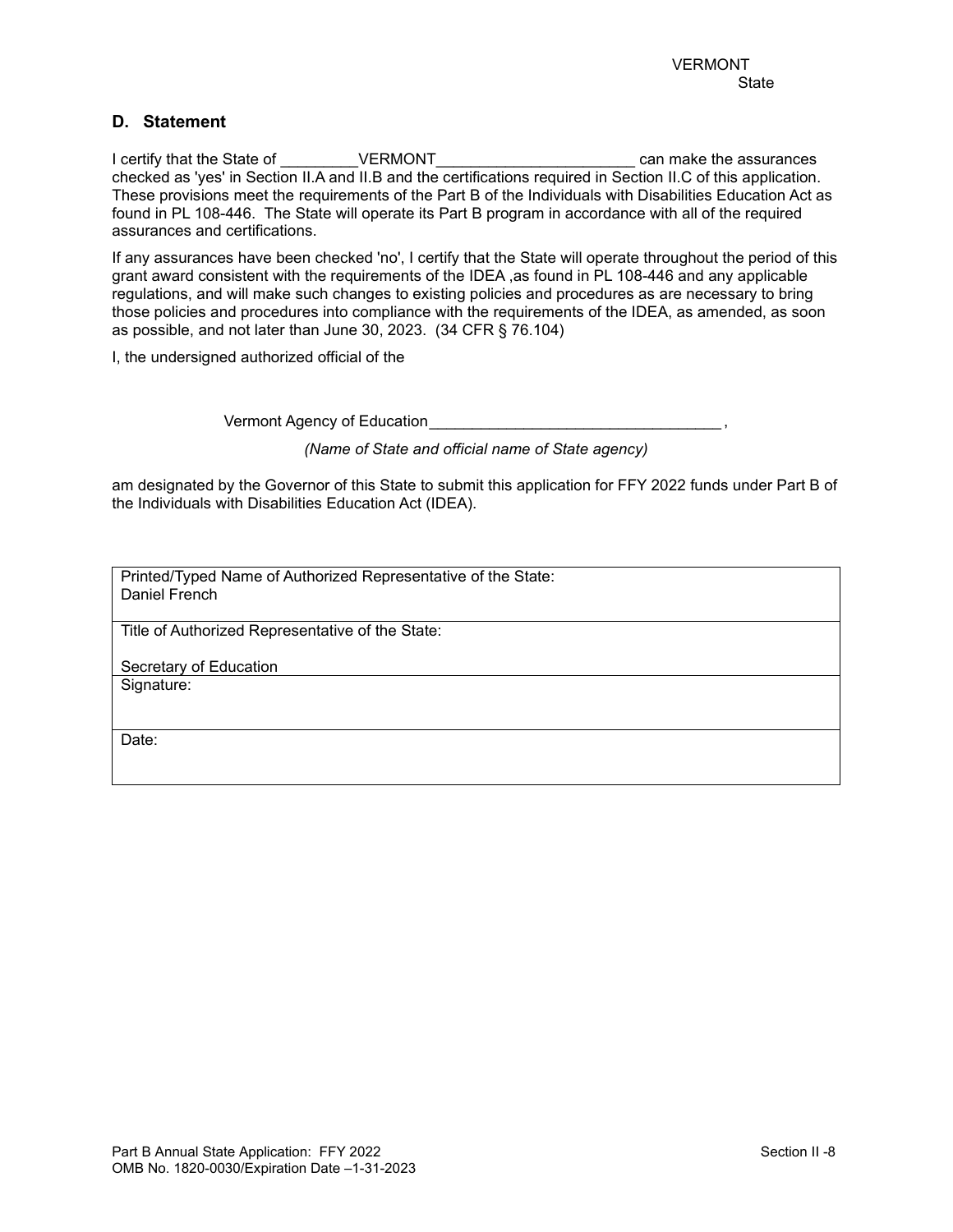## **Section III**

### **Description of Use of Funds Under Part B of the Individuals with Disabilities Education Act—20 U.S.C. 1411(e)(5); 34 CFR § 300.171**

States must provide the Description of Use of Funds by completing and submitting the Excel Interactive Spreadsheet with the FFY 2022 Application.

Describe how the amount retained by the State educational agency under 20 U.S.C. 1411(e)(1) will be used to meet the following activities under Part B. (20 U.S.C. 1411(e)(1)-(3), (6) and (7).) The Department annually identifies for States the maximum amounts that a State may retain under Section 1411(e)(1) and (2).[1](#page-8-0) The dollar amounts **listed in the Excel Interactive Spreadsheet** by the State for administration and for other State activities should add up to less or equal to the dollar amount provided to the State by the Department for each of these activities.

**Enter whole dollar amounts (do not enter cents) in appropriate cells on the State's Excel Interactive Worksheet. The Excel Interactive Spreadsheet must be submitted as part of the State's application.**

Describe the process used to get input from LEAs regarding the distribution of amounts among activities described in the Excel Interactive Spreadsheet to meet State priorities. (20 U.S.C. 1411(e)(5)(B); 34 CFR § 300.704)

A draft of the Vermont Part B Grant Application is posted for public review and comment to the Vermont Agency of Education website. Notice is provided through a public notice announcement in the Agency's Weekly Field Memo, which reaches representatives of multiple stakeholder groups as well as individuals throughout the state. Notice of the posting is also distributed electronically to state distribution lists including LEAs (superintendents, principals, special education administrators). The announcement is also distributed to the Vermont Parent Training and Information Center and the Special Education Advisory Panel. A presentation is made to Vermont's State Advisory Panel. Information is also shared through the April 2022 State Director Bi-Weekly check in with state director and the special education administrators across 52 districts. Another correspondence that messages the opportunity for public comment is called the AOE Nuggets.

<span id="page-8-0"></span> $1$ Each State may reserve for each fiscal year not more than the maximum amount the State was eligible to reserve for State administration under this section for fiscal year 2004 or \$800,000 (adjusted in accordance with 20 U.S.C. 1411(e)(1)(B)), whichever is greater; and each outlying area may reserve for each fiscal year not more than 5 percent of the amount the outlying area receives under 20 U.S.C. 1411(b)(1) for the fiscal year or \$35,000, whichever is greater.

For each fiscal year beginning with fiscal year 2005, the Secretary shall cumulatively adjust: 1) the maximum amount the State was eligible to reserve for State administration under this part for fiscal year 2004; and 2) \$800,000, by the rate of inflation as measured by the percentage increase, if any, from the preceding fiscal year in the Consumer Price Index For All Urban Consumers, published by the Bureau of Labor Statistics of the Department of Labor.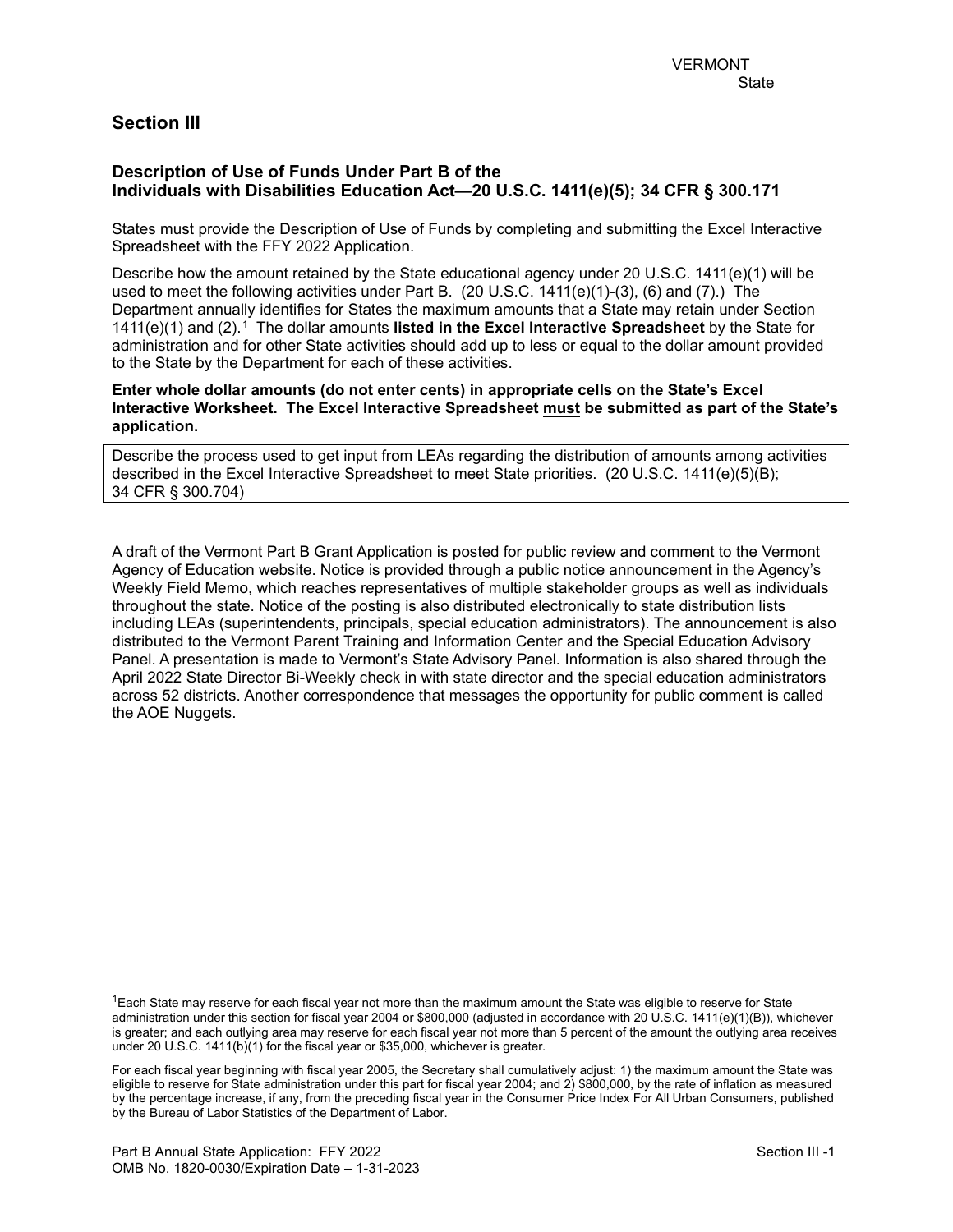# **Section IV**

### **State Administration**

Section 608(a) of the IDEA requires each State that receives funds under this title to:

- (1) ensure that any State rules, regulations, and policies relating to this title conform to the purposes of this title;
- (2) identify in writing to local educational agencies located in the State and the Secretary any such rule, regulation, or policy as a State-imposed requirement that is not required by this title and Federal regulations; and
- (3) minimize the number of rules, regulations, and policies to which the local educational agencies and schools located in the State are subject under this title.

States must attach to this application a list identifying any rule, regulation, or policy that is State-imposed (not required by IDEA or Federal regulations). If there are no such State-imposed rules, regulations, or policies, please so indicate. In addition, the State is required to inform local educational agencies in writing of such State-imposed rules, regulations or policies. (20 U.S.C. 1407(a); 34 CFR § 300.199)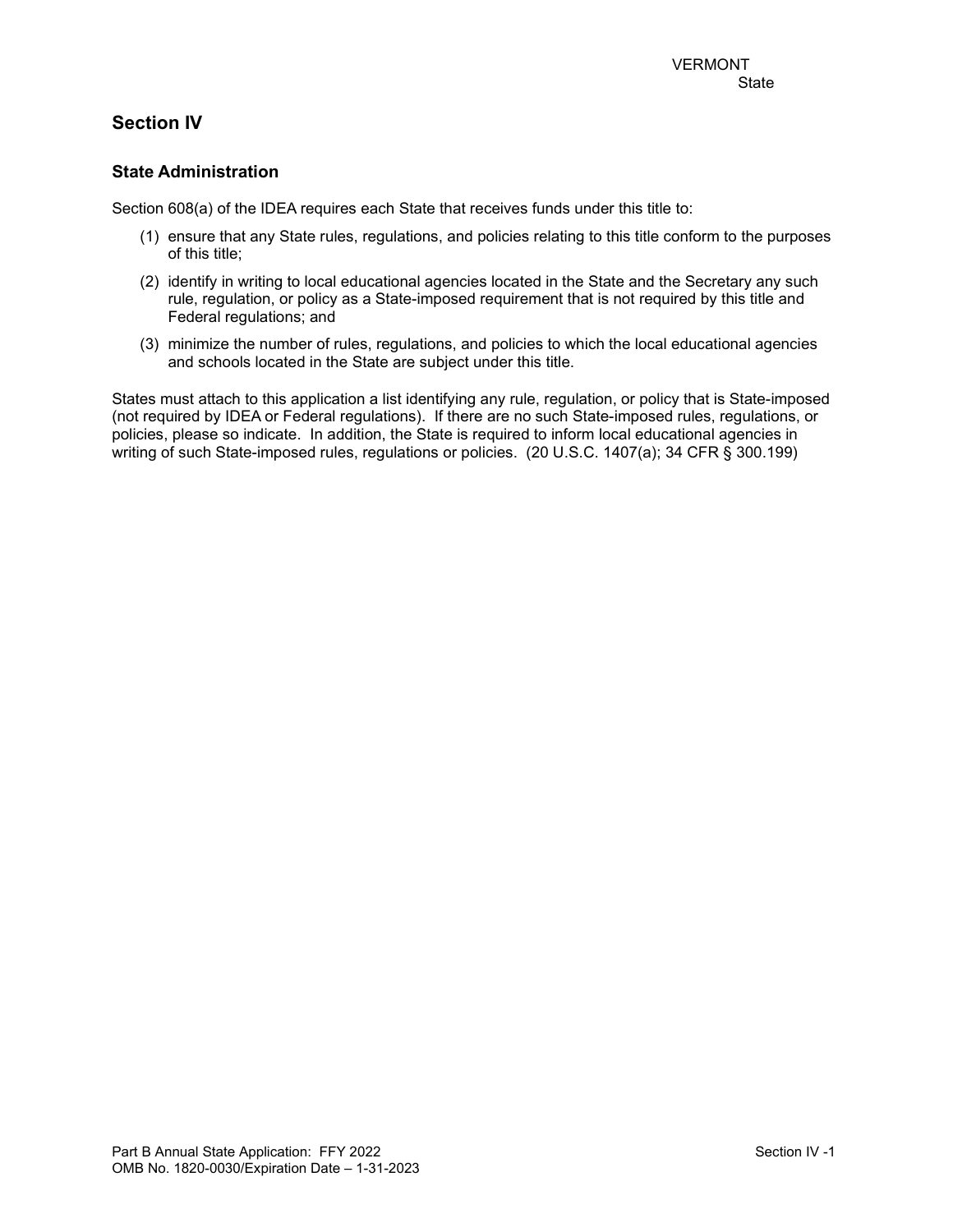# **Section V**

## **A. Maintenance of State Financial Support**

Pursuant to the authority established in IDEA section 618(a)(3), each applicant for funds under section 611 must provide the following State fiscal data with a certification of its accuracy by the State budget office or an authorized representative thereof. Amounts should be shown in whole dollars and are for the State fiscal year (SFY). States may meet the maintenance of State financial support (MFS) requirement in IDEA section 612(a)(18) and 34 CFR § 300.163 on either a total or per capita basis. In order to complete Section V.A of the Application, States must provide in whole dollars the total amount of State financial support made available for special education and related services for children with disabilities during SFYs 2020 and 2021. However, if a State met the MFS requirement on a per capita basis, it **must** complete the first chart and then may also complete the second chart by providing, in whole dollars, the amount of State financial support made available for special education and related services per child with a disability during SFYs 2020 and 2021.

#### **Total Amount of State Financial Support Made Available for Special Education and Related Services for Children with Disabilities**

| <b>SFY 2020</b> | 232,241,289 |
|-----------------|-------------|
| <b>SFY 2021</b> | TBA         |

### **Per capita amount of State Financial Support Made Available for Special Education and Related Services for Children with Disabilities**

| <b>SFY 2020</b> | n/a |
|-----------------|-----|
| <b>SFY 2021</b> | n/a |

Bill Bates

State Budget Officer or Authorized Representative (Printed Name)

\_\_\_\_\_\_\_\_\_\_\_\_\_\_\_\_\_\_\_\_\_\_\_\_\_\_\_\_\_\_\_\_\_\_\_\_\_\_\_\_\_\_\_\_\_\_\_\_\_\_\_\_\_\_\_\_\_ \_\_\_\_\_\_\_\_\_\_\_\_\_\_\_\_\_\_\_\_\_\_ Signature of State Budget Officer or Authorized Representative Date